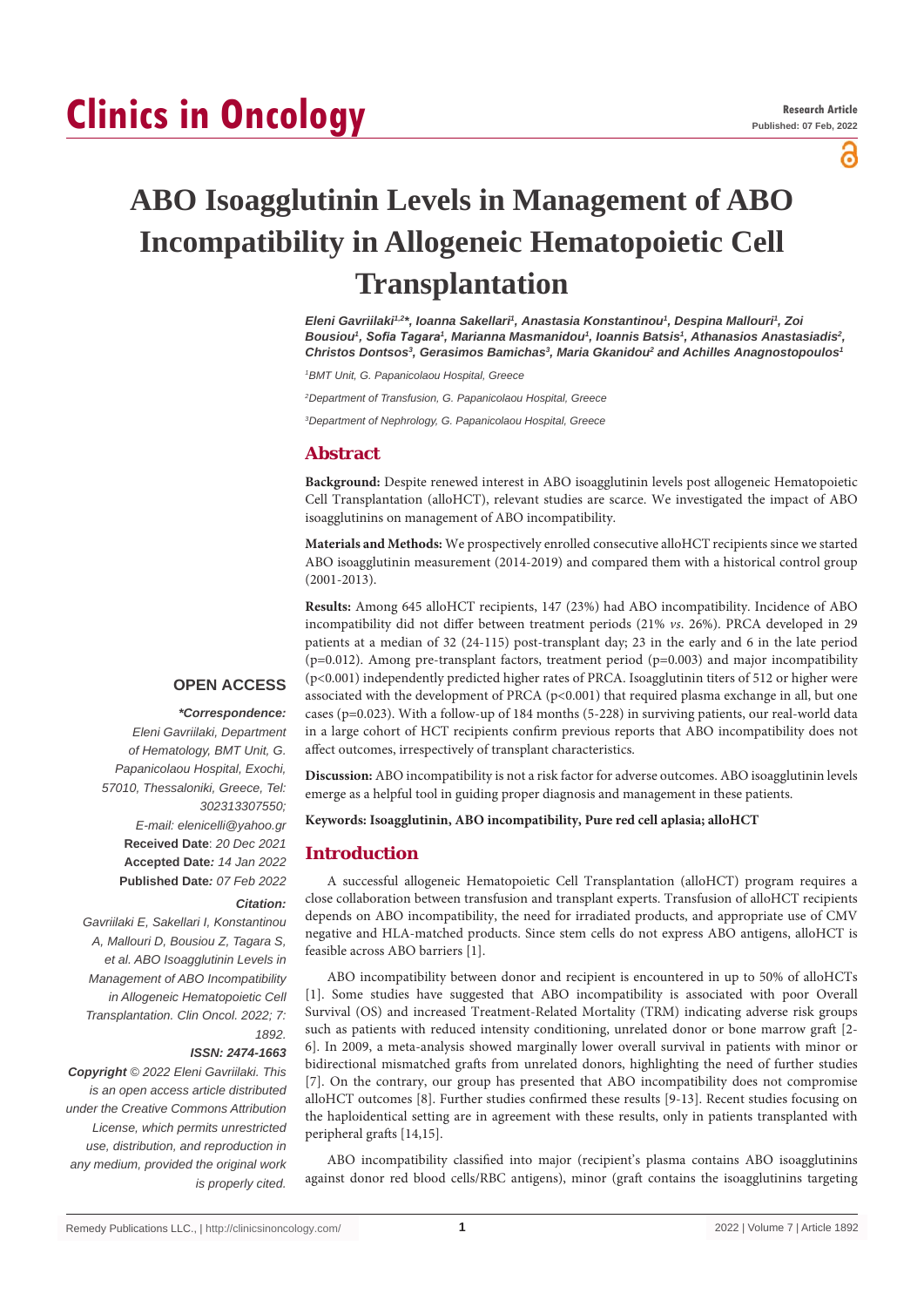the recipient's A and/or B antigen), and bidirectional (both major and minor). Patients with Major ABO incompatibility may develop: 1) immediate hemolysis of the RBCs infused with the graft, 2) delayed hemolysis of the RBCs produced by graft, or 3) Pure Red Cell Aplasia (PRCA). Severe hemolytic transfusion reaction at the time of transplant can be successfully eliminated by *ex-vivo* RBC removal from the donor marrow. Regarding PRCA, monitoring by immunohematological testing has been suggested. Nevertheless, there are no established criteria for the maximum allowable RBC content in products and/or the critical isoagglutinin titer in the donor. Patients with minor ABO incompatibility are at risk of developing immediate hemolysis of the recipient RBCs or delayed hemolysis due to persistent production of isoagglutinin by the marrow lymphocytes. Other risks have been also postulated since blood group antigens expressed on recipient's cells may be bound by donor isoagglutinins. Such risks of endothelial injury syndromes have not been debated in recent studies [16]. The simultaneous occurrence of major and minor ABO incompatibility is rare; and causes hemolysis by the recipient, and/or donor isoagglutinins.

Despite renewed interest in the role of ABO isoagglutinin levels, relevant studies are scarce. In the present study we primarily aimed to investigate the impact of ABO isoagglutinin levels on guiding management of ABO incompatibility compared to our historic control group. Secondarily, we addressed the controversial issue of the impact of ABO incompatibility on alloHCT outcomes.

# **Methods**

#### **Study population**

We prospectively enrolled consecutive alloHCT recipients treated at our JACIE-accredited Unit from January 2014 to June 2019. We also enrolled a historical control group of consecutive alloHCT recipients transplanted at our center from 2001 to 2013. Data were extracted from our prospectively acquired database, with an updated follow-up of patients until December 2019. Charts from patients with ABO incompatibility were re-reviewed to identify diagnostic and therapeutic features.

Patients were transplanted according to standard European Society for Blood and Marrow Transplantation (EBMT) indications [17] and standard operating procedures of our JACIE-accredited center, as previously published [18,19]. Assessment and grading of acute GVHD was performed according to criteria suggested by Glucksberg et al., while chronic GVHD was assessed and graded according to Sullivan et al criteria [20,21]. Disease phase at transplant was categorized in 3 groups:  $1<sup>st</sup>$  complete remission (early), other complete remission (intermediate) or advanced stage. Unrelated and haploidentical transplant recipients received low dose of rabbit ATG (Thymoglobulin 5 mg/kg) as part of the conditioning, as previously described [18,19]. As recommended, blood products were irradiated according to our department protocol, so that no part of the component received a dose lower than 25 Gy and higher than 50 Gy (European Committee (Partial Agreement) on Blood Transfusion (CD-P-TS) 2017).

#### **Management of patients with ABO incompatibility**

Complications are related to both major and minor incompatibilities. The following standard operation procedures were followed throughout the study period. In case of major ABO mismatch, the red cell contamination in Peripheral Blood Stem Cell (PBSC) graft was kept <20 mL, and RBC depletion of bone marrow grafts was performed, according to recommendations [22,23]. Prophylactic infusion of Rh-negative blood was preferred for Rh minor mismatches. Group O RBCs and donor type platelets were used until recipient change to donor ABO type.

An extensive work-up was performed in patients with signs and/ or symptoms of anemia and ABO incompatibility. Diagnosis of PRCA was performed by an extended profile of tests to exclude other causes of anemia, as previously described [24]. Patients with erythroblasts lower than 10% in the bone marrow and exclusion of other causes were managed for suspected PRCA with erythropoietin initially and then, steroids or plasma exchange when necessary. During the current period, sequential measurements of ABO isoagglutinins guided decisions, in patients with a titer of 1:32 and higher.

#### **ABO isoagglutinin measurement**

Since 2014, our transfusion service standardized IgG ABO isoagglutinin measurements. Briefly, measurements are performed through our automated instrument (AutoVue Innova, Ortho, USA) using serial manual dilutions. Standardization of the method included titrating studies with the automated and manual method. Measurement was performed once in patients with ABO incompatibility and sequentially in patients with suspected PRCA.

#### **Statistical analysis**

Data were analyzed using the statistical program SPSS 22.0 (IBM SPSS Statistics for Windows, Version 22.0. Armonk, NY: IBM Corp). Continuous variables were described as median and range and categorical variables as frequencies. Patient-, disease-, and transplantrelated variables were compared using chi-square statistics for categorical variables and Mann-Whitney for continuous variables. Studied factors in the whole transplant population included: age, gender, disease, phase at transplant, type of donor and graft, type of conditioning, ABO incompatibility, acute and chronic GVHD, relapse, survival. Probabilities for relapse, TRM and GVHD were calculated using the cumulative incidence estimator to accommodate competing risks [25]. Kaplan-Meier estimates were used to calculate the probability of Disease-Free (DFS) and Overall Survival (OS). A pre-planned sub-group analysis was performed according to donor, conditioning and graft source. Multivariate analysis was performed using Cox proportional hazards model for DFS and OS.

# **Results**

# **Study population**

We studied 645 alloHCT recipients, 410 transplanted in the early and 235 in the current time period. Table 1 summarizes patients' transplant characteristics. Differences between groups can be explained by changes in transplant policies over the years. Patients transplanted in the current period were characterized by significantly increased age and percentage of alternative donors, as well as lower percentage of advanced disease phase at transplant and myeloablative conditioning compared to the early period (Table 1).

#### **ABO incompatibility**

Among 645 alloHCT recipients, 147 (23%) had ABO incompatibility (144 major, 41 minor, 39 bidirectional). Of these, 86 were transplanted in the early, compared to 61 in the current period. Incidence of ABO incompatibility did not differ between treatment periods (21% *vs.* 26%, p=0.143). Acute or delayed hemolysis produced by the graft was not clinically significant. Prolonged transfusion requirements were observed only in patients with PRCA.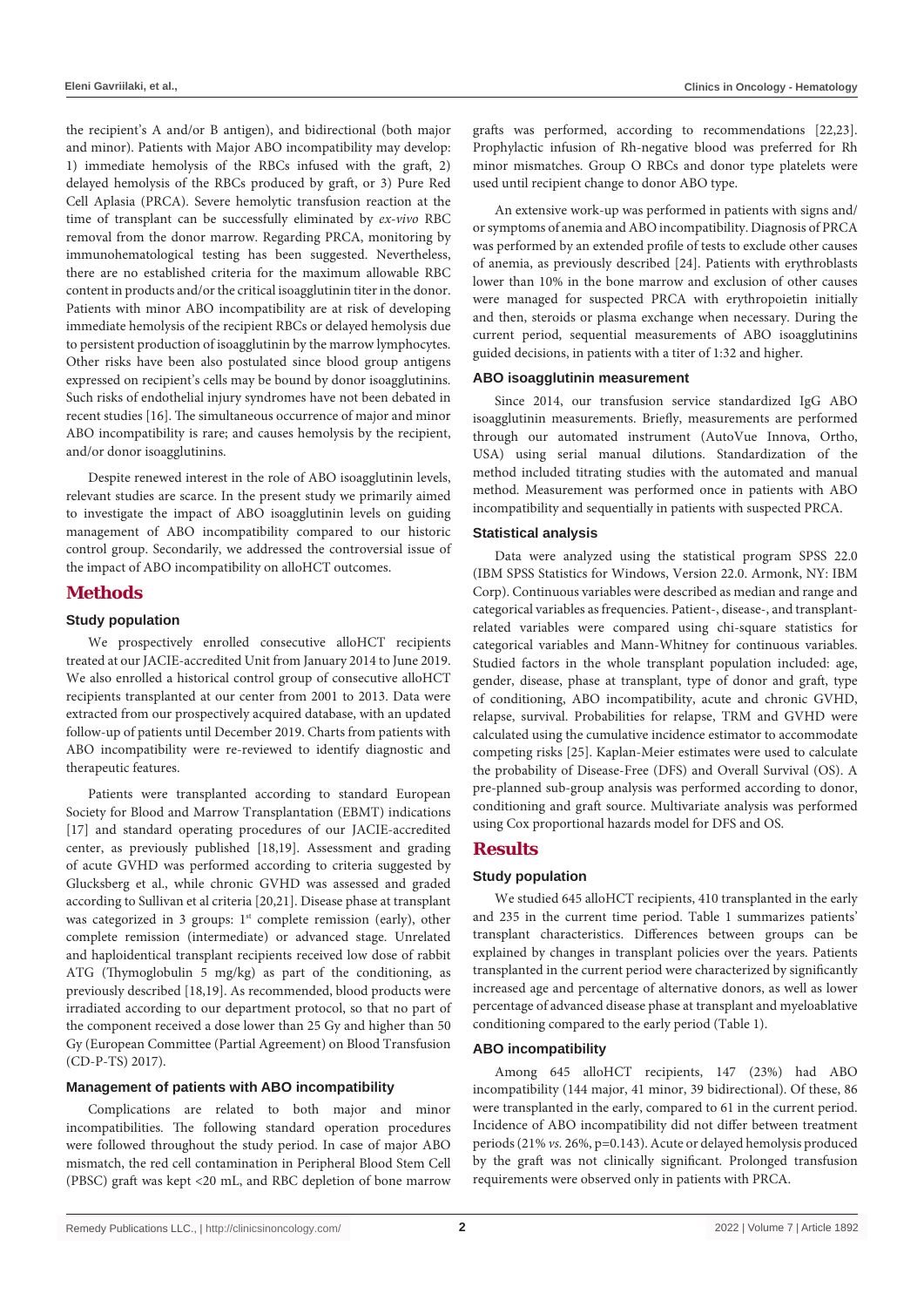**Table 1:** Characteristics of patient population (n=645).

| <b>Characteristics</b>            | Early period (n=410) | Current period (n=235) | p-value |  |  |
|-----------------------------------|----------------------|------------------------|---------|--|--|
| Age (median, range)               | 36, 4-66             | 39, 16-67              | 0.007   |  |  |
| Male gender (n, %)                | 143 (35)             | 103(44)                | 0.048   |  |  |
| Disease (n, %)                    |                      |                        |         |  |  |
| Acute myeloid leukemia            | 169 (41)             | 89 (38)                | 0.122   |  |  |
| Acute lymphoblastic leukemia      | 151 (37)             | 80 (34)                |         |  |  |
| Other                             | 90(22)               | 66 (28)                |         |  |  |
| Phase at transplant (n, %)        |                      |                        |         |  |  |
| Early                             | 197 (48)             | 132 (56)               | 0.032   |  |  |
| Intermediate                      | 78 (19)              | 49 (21)                |         |  |  |
| Advanced                          | 135 (33)             | 54 (23)                |         |  |  |
| Myeloablative conditioning (n, %) | 319 (78)             | 159 (68)               | 0.012   |  |  |
| Peripheral blood graft (n, %)     | 274 (67)             | 212 (90)               | < 0.001 |  |  |
| Donor (n, %)                      |                      |                        |         |  |  |
| Sibling                           | 175 (72)             | 109 (46)               | < 0.001 |  |  |
| Unrelated                         | 111(27)              | 110(47)                |         |  |  |
| Alternative                       | 4(1)                 | 16(7)                  |         |  |  |



D-F: Similar overall survival in patients with major (A), minor (B), and bidirectional (C) incompatibility transplanted during the current period (2014-2019). Dotted lines refer to patients with incompatibility as noted.

# **Pure red cell aplasia**

In total, 29 patients developed PRCA at a median of 32 (24-115) post-transplant day; 23 in the early and 6 in the late period (p=0.012). Among pre-transplant factors, treatment period (p=0.003) and major incompatibility (p<0.001) independently predicted PRCA diagnosis. The effect of treatment period may be attributed to measurement of isoagglutinin levels. The latter guided management of nonhemolytic anemia leading to a reduced number of patients in need of intervention for PRCA.

Transfusion requirements were increased in patients treated for PRCA during the early with a median of 4 (range 1-89) compared to current period with a median of 1 (0-12). Erythropoietin was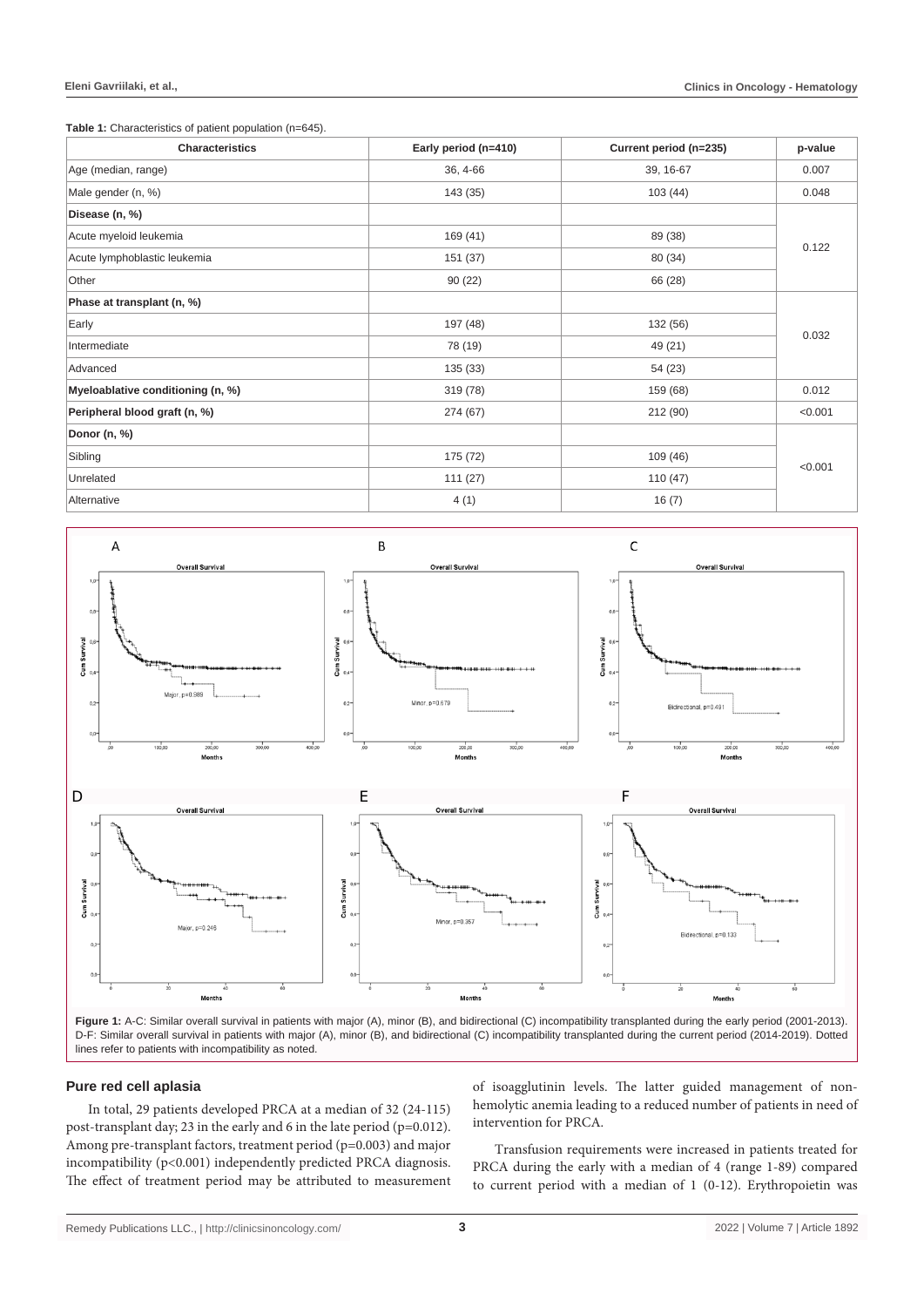administered in all PRCA patients, steroids in 15/29 and plasma exchange in 11/29 with a median of 9 (5-15 sessions). A titer of 512 or higher was associated with the development of PRCA (p<0.001), that required plasma exchange in all but one cases (p=0.023). One patient presented with PRCA due to Rhesus incompatibility with preexisting anti-D alloimmunization that resolved with erythropoietin, corticosteroids and 9 plasma exchange sessions.

# **Outcomes in the whole cohort**

The effect of ABO incompatibility (major, minor, and bidirectional) was studied in the early and current period. The median follow-up of surviving patients in the early period reached 107 months (range 73-228). OS was not different in patients with major, minor, and bidirectional incompatibility, as shown in Figure 1. With a follow-up of 27.6 months (5.9-61) in surviving patients of the current period, there was no difference in OS of patients with major, minor, and bidirectional (Figure 1). The results were similar in the subgroup analysis of patients with unrelated donors, reduced intensity conditioning and bone marrow graft source. It should be noted however that only 1 patient among 21 with haploidentical donors, and 24 patients receiving a marrow graft had ABO incompatibility during the current period. In both periods, ABO incompatibility (major, minor or bidirectional) was also not associated with acute and chronic GVHD or TRM.

#### **Outcomes in patients with ABO incompatibility**

With a follow-up of 184 months (5-228) in surviving patients, PRCA did not affect DFS and OS (Figure 2, p=0.351 and p=0.447). Among pre-transplant factors, favorable OS was predicted only by early disease phase at transplant (p=0.001), sibling donors (p=0.006), and total body irradiation at conditioning (p<0.001); these remained independent predictors in the multivariate analysis. Similarly, PRCA was not associated with acute and chronic GVHD or TRM. Despite differences in patient characteristics between time periods, neither reduced intensity conditioning nor transplant period had significant effects on HCT outcomes in patients with ABO incompatibility.

#### **Discussion**

Our findings confirm that ABO incompatibility is not associated with poor alloHCT outcomes. Interestingly, that was true for both treatment periods, despite differences in transplant characteristics. Furthermore, we have compared for the first time outcomes of ABO incompatibility in patients with measurements of ABO isoagglutinins compared to a historic control group. ABO isoagglutinin measurement has prospectively shown to be useful in guiding diagnosis and treatment of PRCA.

The impact of ABO incompatibility on alloHCT outcomes has been evaluated in heterogeneous transplant cohorts leading to conflicting results [2-4,6-15]. An earlier meta-analysis revealed that minor or bidirectional incompatibility leads to decreased OS in unrelated alloHCT [7]. Nevertheless, a large retrospective analysis by Damodar et al. [11] revealed that neither minor, nor bidirectional incompatibility had any effect on OS. The same was true for sibling, unrelated, and cord blood donors. Our results are in line with these findings, since ABO incompatibility did not affect transplant outcomes in both transplant periods. During the early period, the majority of donors were siblings; while, during the current period, the percentage of unrelated donors increased significantly. Regarding the graft source, results can be safely extracted only from the early period, showing no effect of the graft source.

Another debated issue in ABO incompatibility is the role of the reduced intensity conditioning. Hefazi et al. [5] indicated that major and bidirectional incompatibility is associated with poor outcomes in a certain group of patients with acute leukemia and myelodysplastic syndrome transplanted with reduced intensity conditioning. Similarly, analyses of outcomes in reduced intensity have identified ABO incompatibility as an independent predictor of poor TRM [3,26,27]. However, these data have not been confirmed by our analysis and other studies focusing on ABO incompatibility [9-13,28].

Taken together, these findings highlight that ABO incompatibility should not be considered as an adverse risk factor for alloHCT outcomes. This finding is of utmost importance for donor selection, especially in periods or areas with limited donor availability. Despite worldwide expansion of the donor pool with haploidentical donors, the latest COVID-19 pandemic has raised several obstacles in successful donor selection, including donor availability, cryopreservation and/ or transfer of grafts. In accordance with current guidelines [29], ABO incompatibility should not be considered a reason for transplantation deferral. It should be kept however in mind that grafts manipulation,



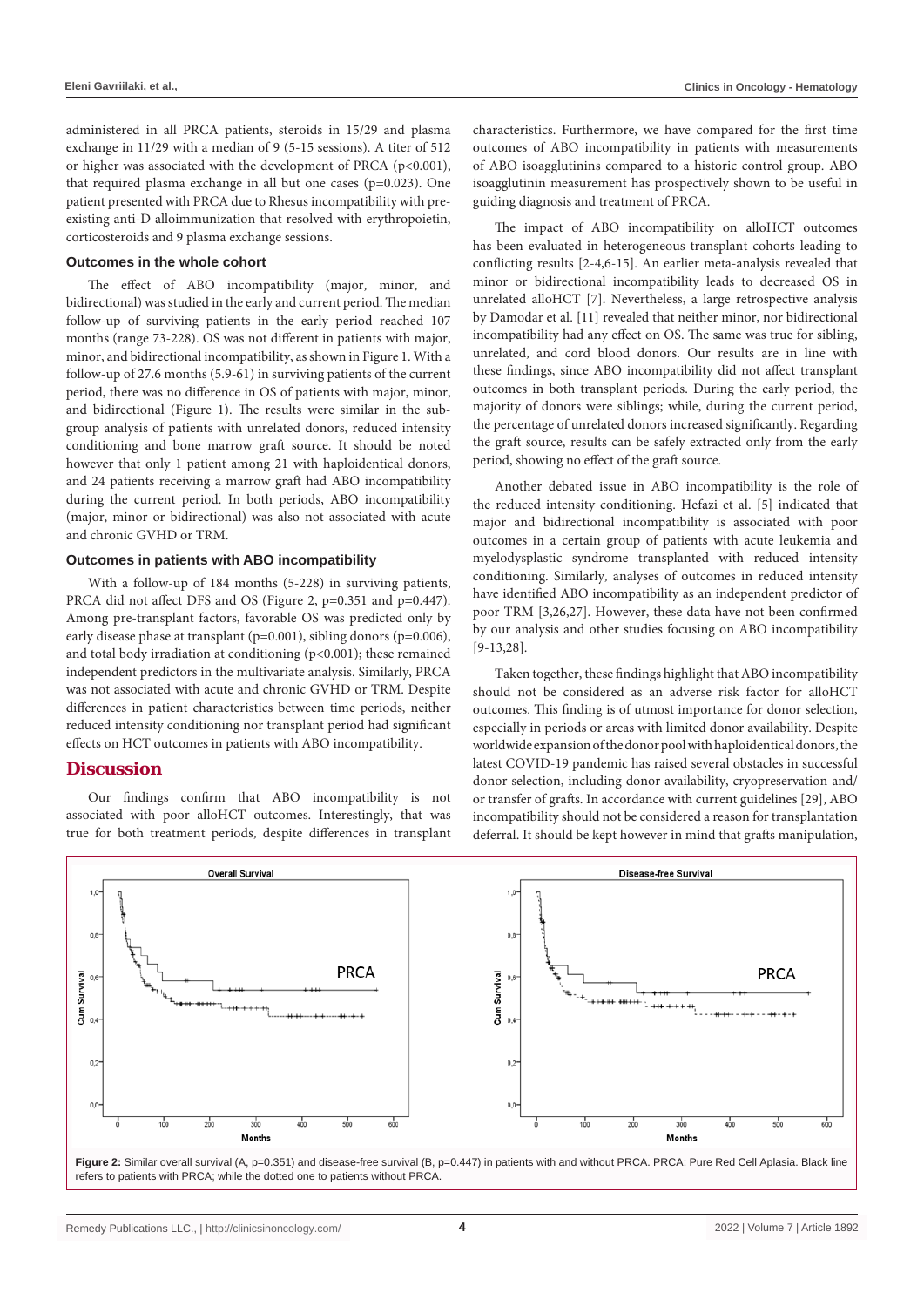close monitoring and management through an effective blood bank and transfusion program may be essential for a successful alloHCT in these patients.

Regarding management of PRCA, our study has highlighted a useful role of isoagglutinin measurement. Although this seems reasonable, only a few small studies have presented relevant data, without studying a control patient population [30,31]. In addition, Curley et al. [32] have focused on pre-transplant measurements and guidance. Interestingly, there is no consensus guidance on posttransplant measurements. Our study shows excellent outcomes of graft-induced hemolysis using only graft manipulation techniques. In addition, measurement of ABO isoagglutinins was associated with lower incidence of PRCA and lower transfusion requirements. We were also able to confirm a cut-off titer, above which patients are to be considered for plasma exchange. In addition, our therapeutic strategy of plasma exchange was effective in all refractory patients, sparing them from further immunosuppression with ATG, or rituximab that have been administered in refractory patients [1,33].

Lastly, another interesting finding of our study concerns the report of patient that developed PRCA due to Rhesus incompatibility with pre-existing anti-D alloimmunization. Rhesus incompatibility is not because anti-D alloimmunization is infrequent in alloHCT recipient [34]. This patient however, with pre-existing anti-D alloimmunization, developed refractory PRCA. Even in this case, treatment with erythropoietin, corticosteroids and 9 plasma exchange sessions was effective.

Our study has several limitations. First, we have prospectively recruited our patients with ABO isoagglutinins, but the historic control group was recruited retrospectively. Second, our patient population does not include special groups, such as pediatric thalassemia patients, in whom ABO incompatibility has been associated with impaired outcomes [35]. Furthermore, our cohort was characterized by a small number of haploidentical donors that does not allow for safe conclusions regarding this donor population. Nevertheless, our large cohort is representative of the global indications for alloHCT and improvements in alloHCT practices over the years. Furthermore, our patients have been transplanted according to the standard operational procedures of a single center.

In conclusion, our real-world data in a large cohort of HCT recipients confirm previous reports that ABO incompatibility does not affect alloHCT outcomes. ABO isoagglutinin levels emerge as a helpful tool in prospectively guiding proper diagnosis and management in these patients. Given the lack of consensus guidance in ABO isoagglutinin measurements, future prospective studies will clarify their role in clinical practice.

# **References**

- 1. [Staley EM, Schwartz J, Pham HP. An update on ABO incompatible](https://pubmed.ncbi.nlm.nih.gov/27211814/)  [hematopoietic progenitor cell transplantation. Transfus Apher Sci.](https://pubmed.ncbi.nlm.nih.gov/27211814/)  [2016;54\(3\):337-44.](https://pubmed.ncbi.nlm.nih.gov/27211814/)
- 2. [Benjamin RJ, McGurk S, Ralston MS, Churchill WH, Antin JH. ABO](https://pubmed.ncbi.nlm.nih.gov/10037129/)  [incompatibility as an adverse risk factor for survival after allogeneic bone](https://pubmed.ncbi.nlm.nih.gov/10037129/)  [marrow transplantation. Transfusion. 1999;39\(2\):179-87.](https://pubmed.ncbi.nlm.nih.gov/10037129/)
- 3. [Kimura F, Sato K, Kobayashi S, Ikeda T, Sao H, Okamoto S, et al. Impact](https://pubmed.ncbi.nlm.nih.gov/18835834/)  [of ABO-blood group incompatibility on the outcome of recipients of bone](https://pubmed.ncbi.nlm.nih.gov/18835834/)  [marrow transplants from unrelated donors in the Japan Marrow Donor](https://pubmed.ncbi.nlm.nih.gov/18835834/)  [Program. Haematologica. 2008;93\(11\):1686-93.](https://pubmed.ncbi.nlm.nih.gov/18835834/)
- 4. [Logan AC, Wang Z, Alimoghaddam K, Wong RM, Lai T, Negrin RS,](https://pubmed.ncbi.nlm.nih.gov/25572032/)

[et al. ABO mismatch is associated with increased nonrelapse mortality](https://pubmed.ncbi.nlm.nih.gov/25572032/)  [after allogeneic hematopoietic cell transplantation. Biol Blood Marrow](https://pubmed.ncbi.nlm.nih.gov/25572032/)  [Transplant. 2015;21\(4\):746-54.](https://pubmed.ncbi.nlm.nih.gov/25572032/)

- 5. [Hefazi M, Litzow M, Hogan W, Gastineau D, Jacob E, Damlaj M,](https://pubmed.ncbi.nlm.nih.gov/26446051/)  [et al. ABO blood group incompatibility as an adverse risk factor for](https://pubmed.ncbi.nlm.nih.gov/26446051/)  [outcomes in patients with myelodysplastic syndromes and acute myeloid](https://pubmed.ncbi.nlm.nih.gov/26446051/)  [leukemia undergoing HLA-matched peripheral blood hematopoietic](https://pubmed.ncbi.nlm.nih.gov/26446051/)  [cell transplantation after reduced-intensity conditioning. Transfusion.](https://pubmed.ncbi.nlm.nih.gov/26446051/)  [2016;56\(2\):518-27.](https://pubmed.ncbi.nlm.nih.gov/26446051/)
- 6. [Vaezi M, Dameshghi DO, Souri M, Setarehdan SA, Alimoghaddam](https://pubmed.ncbi.nlm.nih.gov/28875009/)  [K, Ghavamzadeh A. ABO incompatibility and hematopoietic stem](https://pubmed.ncbi.nlm.nih.gov/28875009/)  [cell transplantation outcomes. Int J Hematol Oncol Stem Cell Res.](https://pubmed.ncbi.nlm.nih.gov/28875009/)  [2017;11\(2\):139-47.](https://pubmed.ncbi.nlm.nih.gov/28875009/)
- 7. [Kanda J, Ichinohe T, Matsuo K, Benjamin RJ, Klumpp TR, Rozman P, et](https://pubmed.ncbi.nlm.nih.gov/19170998/)  [al. Impact of ABO mismatching on the outcomes of allogeneic related and](https://pubmed.ncbi.nlm.nih.gov/19170998/)  [unrelated blood and marrow stem cell transplantations for hematologic](https://pubmed.ncbi.nlm.nih.gov/19170998/)  [malignancies: IPD-based meta-analysis of cohort studies. Transfusion.](https://pubmed.ncbi.nlm.nih.gov/19170998/)  [2009;49\(4\):624-35.](https://pubmed.ncbi.nlm.nih.gov/19170998/)
- 8. Sakellari IB, Mallouri S, Abela DE, Kaloyannidis P, Apostolou A, Yannaki E, et al. Major and bidirectional ABO incompatibility related pure red cell aplasia does not compromise the outcome post allogeneic hematopoietic stem cell transplantation Bone Marrow Transplant. 2014;49:3.
- 9. [Seebach JD, Stussi G, Passweg JR, Loberiza Jr FR, Gajewski JL, Keating A,](https://pubmed.ncbi.nlm.nih.gov/16338623/)  [et al. ABO blood group barrier in allogeneic bone marrow transplantation](https://pubmed.ncbi.nlm.nih.gov/16338623/)  [revisited. Biol Blood Marrow Transplant. 2005;11\(12\):1006-13.](https://pubmed.ncbi.nlm.nih.gov/16338623/)
- 10. [Watz E, Remberger M, Ringden O, Lundahl J, Ljungman P, Mattsson J,](https://pubmed.ncbi.nlm.nih.gov/24274982/)  [et al. Analysis of donor and recipient ABO incompatibility and antibody](https://pubmed.ncbi.nlm.nih.gov/24274982/)[associated complications after allogeneic stem cell transplantation](https://pubmed.ncbi.nlm.nih.gov/24274982/)  [with reduced-intensity conditioning. Biol Blood Marrow Transplant.](https://pubmed.ncbi.nlm.nih.gov/24274982/)  [2014;20\(2\):264-71.](https://pubmed.ncbi.nlm.nih.gov/24274982/)
- 11. [Damodar S, Shanley R, MacMillan M, Ustun C, Weisdorf D. Donor](https://pubmed.ncbi.nlm.nih.gov/28232088/)[to-recipient ABO mismatch does not impact outcomes of allogeneic](https://pubmed.ncbi.nlm.nih.gov/28232088/)  [hematopoietic cell transplantation regardless of graft source. Biol Blood](https://pubmed.ncbi.nlm.nih.gov/28232088/)  [Marrow Transplant. 2017;23\(5\):795-804.](https://pubmed.ncbi.nlm.nih.gov/28232088/)
- 12. [Junior JAS, Martinho GH, de Macedo AV, Verçosa MR, Nobre V, Teixeira](https://pubmed.ncbi.nlm.nih.gov/30793098/)  [GM. Assessing the impact of ABO incompatibility on major allogeneic](https://pubmed.ncbi.nlm.nih.gov/30793098/)  [hematopoietic stem cell transplant outcomes: A prospective, single-center,](https://pubmed.ncbi.nlm.nih.gov/30793098/)  [cohort study. Hematol Transfus Cell Ther. 2019;41\(1\):1-6.](https://pubmed.ncbi.nlm.nih.gov/30793098/)
- 13. [Ciftciler R, Goker H, Buyukasık Y, Karaagac T, Aksu S, Tekin F, et](https://pubmed.ncbi.nlm.nih.gov/31311753/)  [al. Impact of ABO blood group incompatibility on the outcomes of](https://pubmed.ncbi.nlm.nih.gov/31311753/)  [allogeneic hematopoietic stem cell transplantation. Transfus Apher Sci.](https://pubmed.ncbi.nlm.nih.gov/31311753/)  [2020;59\(1\):102597.](https://pubmed.ncbi.nlm.nih.gov/31311753/)
- 14. [Canaani J, Savani BN, Labopin M, Huang XJ, Ciceri F, Arcese W, et al.](https://pubmed.ncbi.nlm.nih.gov/28255020/)  [Impact of ABO incompatibility on patients' outcome after haploidentical](https://pubmed.ncbi.nlm.nih.gov/28255020/)  [hematopoietic stem cell transplantation for acute myeloid leukemia](https://pubmed.ncbi.nlm.nih.gov/28255020/)  a report from the Acute Leukemia Working Party of the EBMT. [Haematologica. 2017;102\(6\):1066-74.](https://pubmed.ncbi.nlm.nih.gov/28255020/)
- 15. [Yang N, Guan L, Liu Z, Ding Y, Zhu C, Luo L, et al. ABO blood type](https://pubmed.ncbi.nlm.nih.gov/31197126/)  [incompatibility is not a risk factor of outcomes for Acute Myeloid Leukemia](https://pubmed.ncbi.nlm.nih.gov/31197126/)  [\(AML\) patients after unmanipulated haplo-identical peripheral blood](https://pubmed.ncbi.nlm.nih.gov/31197126/)  [hematopoietic stem cell transplantation. Ann Transplant. 2019;24:350-8.](https://pubmed.ncbi.nlm.nih.gov/31197126/)
- 16. [Lapierre V, Mahe C, Aupérin A, Stambouli F, Oubouzar N, Tramalloni](https://pubmed.ncbi.nlm.nih.gov/16082325/)  [D, et al. Platelet transfusion containing ABO-incompatible plasma and](https://pubmed.ncbi.nlm.nih.gov/16082325/)  [hepatic veno-occlusive disease after hematopoietic transplantation in](https://pubmed.ncbi.nlm.nih.gov/16082325/)  [young children. Transplantation. 2005;80\(3\):314-9.](https://pubmed.ncbi.nlm.nih.gov/16082325/)
- 17. [Duarte RF, Labopin M, Bader P, Basak GW, Bonini C, Chabannon](https://pubmed.ncbi.nlm.nih.gov/30953028/)  [C, et al. Indications for haematopoietic stem cell transplantation for](https://pubmed.ncbi.nlm.nih.gov/30953028/)  [haematological diseases, solid tumours and immune disorders: Current](https://pubmed.ncbi.nlm.nih.gov/30953028/)  [practice in Europe, 2019. Bone Marrow Transplant. 2019;54\(10\):1525-52.](https://pubmed.ncbi.nlm.nih.gov/30953028/)
- 18. [Sakellari I, Batsis I, Bousiou Z, Mallouri D, Constantinou V, Gavriilaki E,](https://pubmed.ncbi.nlm.nih.gov/28716402/)  [et al. The role of low-dose anti-thymocyte globulin as standard prophylaxis](https://pubmed.ncbi.nlm.nih.gov/28716402/)